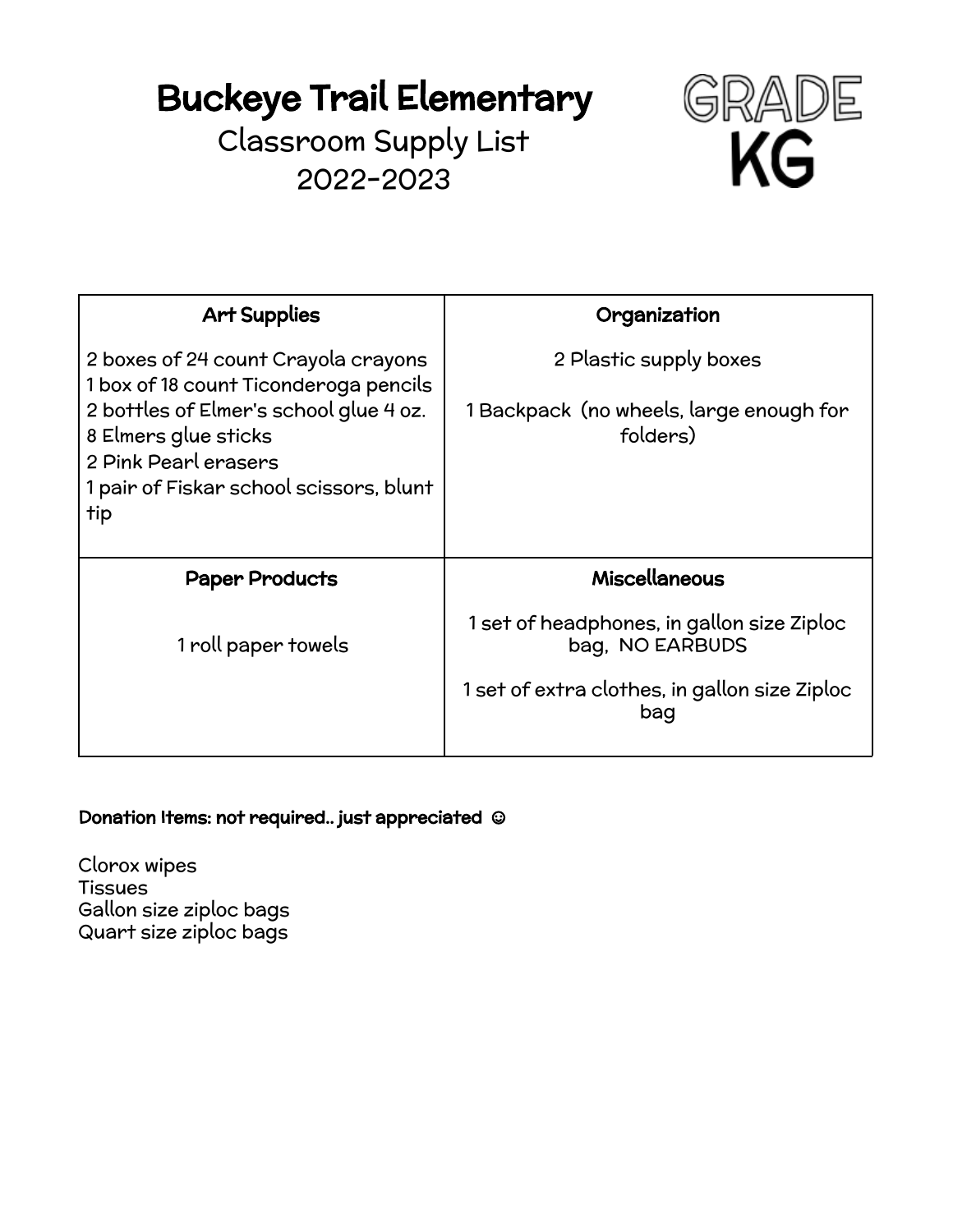Classroom Supply List 2022-2023



| <b>Art Supplies</b>                                                                                                        | Organization                                                     |
|----------------------------------------------------------------------------------------------------------------------------|------------------------------------------------------------------|
| 1-pair of scissors<br>2-YELLOW highlighters<br>1-pack of large pink erasers                                                | 1- regular art supply box                                        |
| 4- <b>BLACK</b> dry erase markers<br>4-glue sticks<br>Crayola Crayons<br>1-Large Pack of Ticonderoga Pencils               | 1- <b>Avery</b> 1" three-ring binder with clear<br>front pocket. |
| <b>Paper Products</b>                                                                                                      | <b>Miscellaneous</b>                                             |
|                                                                                                                            | Headphones (in a Ziploc bag with name)                           |
|                                                                                                                            | Backpack (no wheels)                                             |
| <b>Supplied by the School</b>                                                                                              |                                                                  |
| 1- <b>Avery</b> pack of sheet protectors<br>1-pack of <b>Avery</b> 3 ring dividers with 5 tabs<br>MEAD K-1 Primary Journal |                                                                  |

Donation Items: not required.. just appreciated **☺**

Paper towels **Tissues** Lysol wipes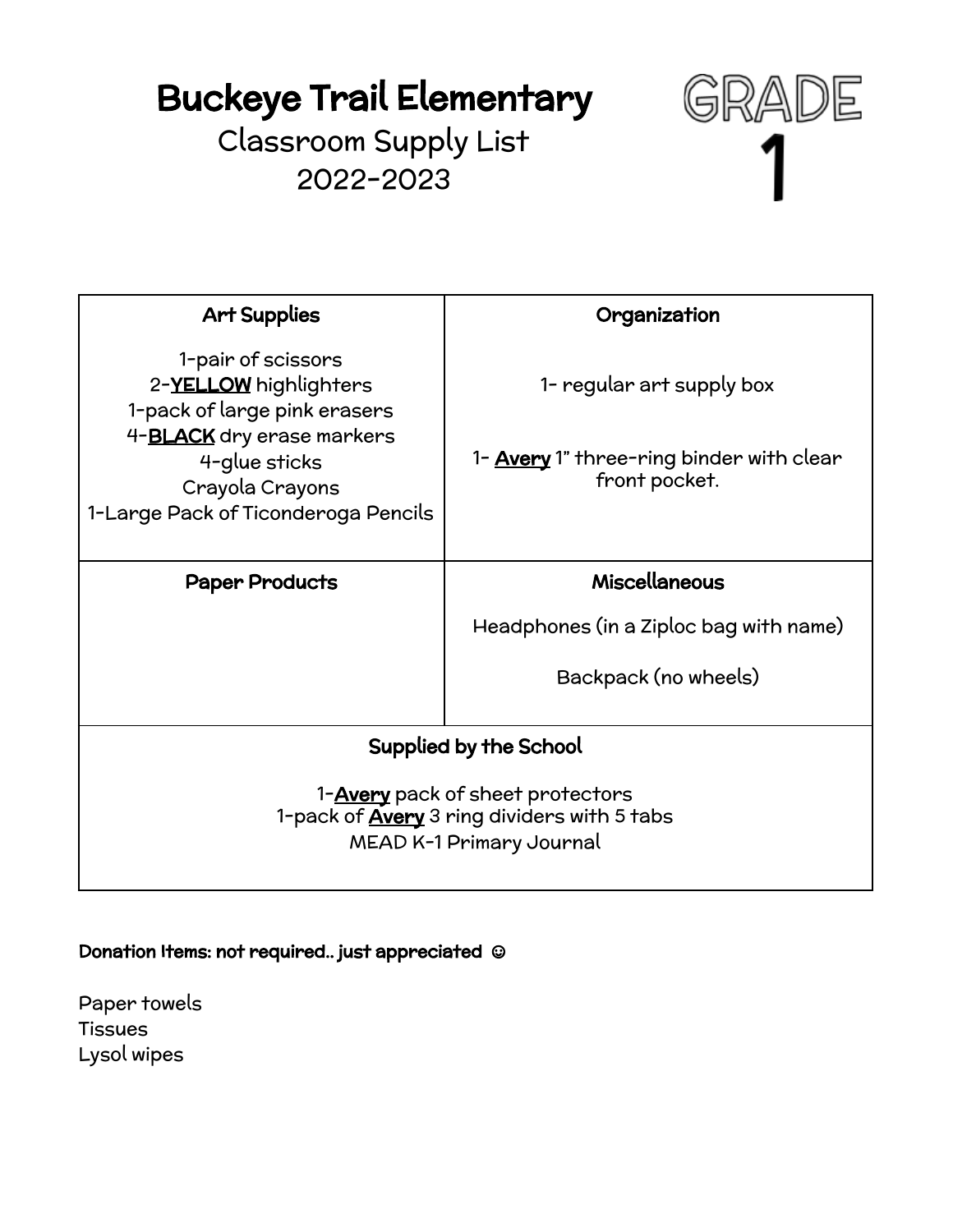Classroom Supply List 2022-2023



| <b>Art Supplies</b>                                                                                                           | Organization                                                                                                                                             |
|-------------------------------------------------------------------------------------------------------------------------------|----------------------------------------------------------------------------------------------------------------------------------------------------------|
| None needed!<br>Please do not send in an art box.                                                                             | 1 - 1 inch binder with clear pockets on the<br>front & back.<br>1 package of binder dividers<br>1 purple folder with holes<br>1 orange folder with holes |
| <b>Paper Products</b>                                                                                                         | <b>Miscellaneous</b>                                                                                                                                     |
| 1 Spiral bound notebook                                                                                                       | Headphones or earbuds (in a ziplock<br>baggie or case with name)<br>Backpack (no wheels)                                                                 |
|                                                                                                                               |                                                                                                                                                          |
| Supplied by the School                                                                                                        |                                                                                                                                                          |
| Glue sticks<br>Crayons<br>Scissors<br>Pencils<br>Highlighters<br><b>Black Dry erase markers</b><br>Colored pencils or markers |                                                                                                                                                          |

Donation Items: not required.. just appreciated **☺**

Kleenex tissues Paper towels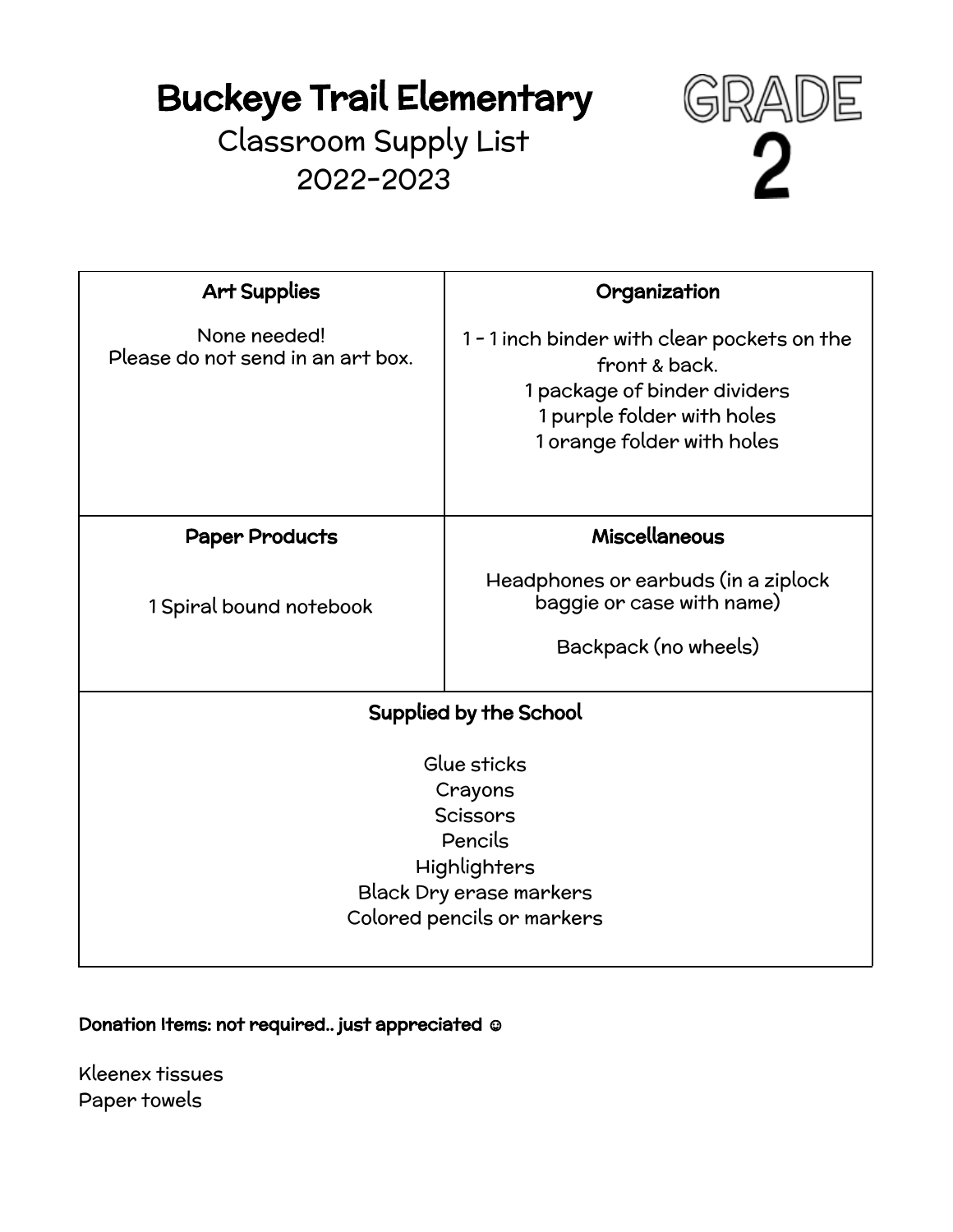Classroom Supply List 2022-2023



| <b>Art Supplies</b>                                                         | Organization                                                                      |
|-----------------------------------------------------------------------------|-----------------------------------------------------------------------------------|
| Art box (with name on it)<br>Scissors<br>Big pack of pencils (No mechanical | One 2 inch binder with clear pockets on the<br>front & back.                      |
| pencils.)<br>Pencil erasers<br>Hand-held pencil sharpener                   | One 1 inch binder with clear pockets on the<br>front and back.                    |
| Highlighters<br>Dry eraser                                                  | 1 package of binder dividers.                                                     |
|                                                                             | 2 blue plastic folders with pockets & binder<br>holes                             |
|                                                                             | Zipper pouch with 3 holes                                                         |
| Miscellaneous                                                               | <b>Supplied by the School</b>                                                     |
| Headphones (in a Ziploc bag with<br>name)                                   | Glue sticks<br>Crayons<br><b>Black Dry erase markers</b>                          |
|                                                                             |                                                                                   |
| Backpack (no wheels)                                                        | Colored pencils or markers<br>Spiral bound notebook                               |
|                                                                             | One 1% inch binder with clear pockets on the<br>front & back.<br>Sheet protectors |

Donation Items: not required.. just appreciated **☺**

Paper towels **Tissues**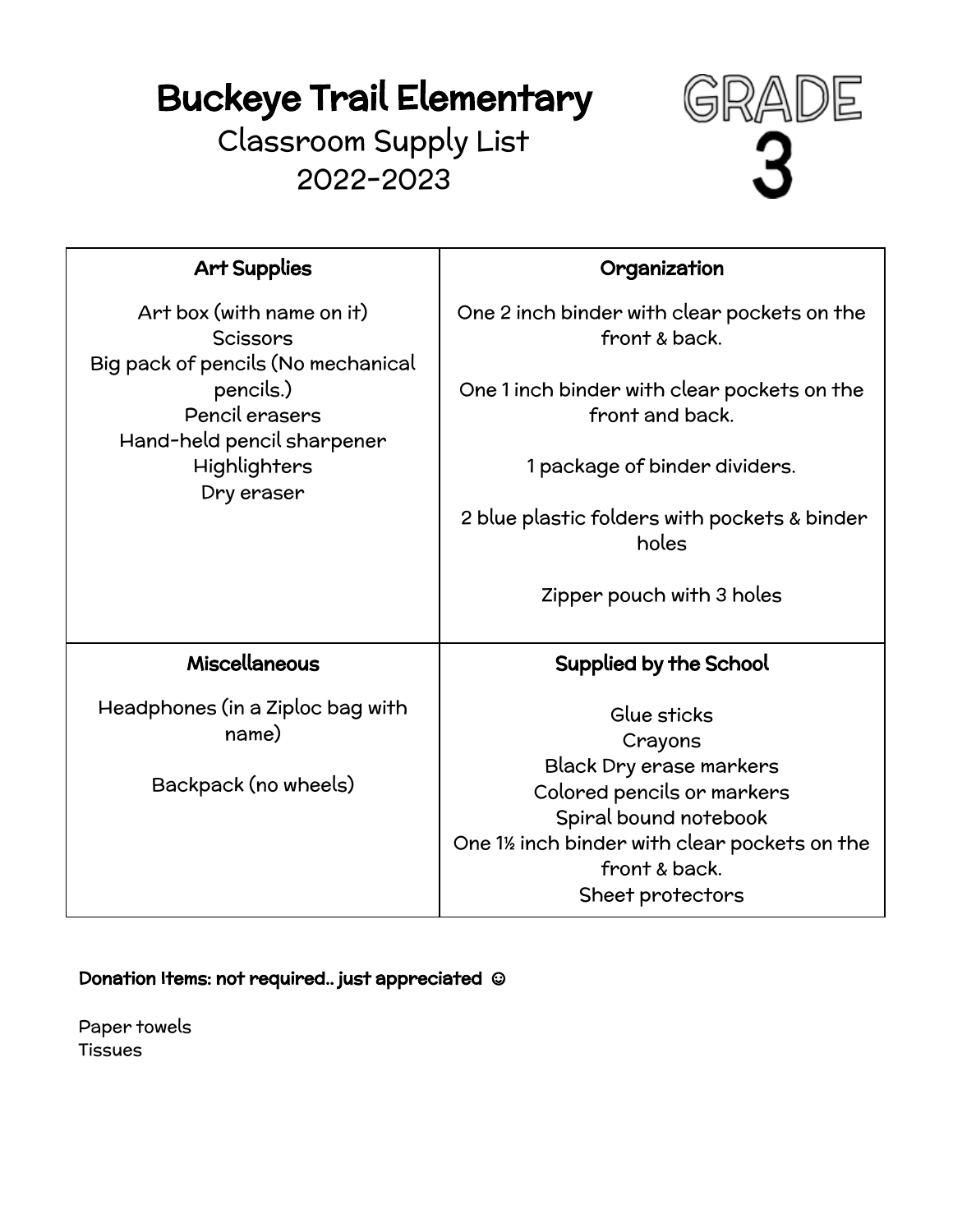Classroom Supply List 2022-2023



| <b>Art Supplies</b>                                                                              | Organization                           |
|--------------------------------------------------------------------------------------------------|----------------------------------------|
| Big Pack of #2 Pencils<br><b>Pencil Erasers</b><br><b>Scissors</b><br>Highlighters (2 or 4 pack) | Zipper Pencil Pouch (with name on it)  |
| <b>Paper Products</b>                                                                            | <b>Miscellaneous</b>                   |
| 2 Composition Notebooks (one for<br>ELA and one for Math)                                        | Headphones (in a Ziploc bag with name) |
| 1 Spiral Bound Notebook (one for<br>ELA)                                                         | Backpack (no wheels)                   |
| <b>Supplied by the School</b>                                                                    |                                        |
| Glue sticks<br>Crayons<br><b>Black Dry erase markers</b><br>Colored pencils or markers           |                                        |
|                                                                                                  |                                        |

Donation Items: not required.. just appreciated **☺**

**Tissues** Wipes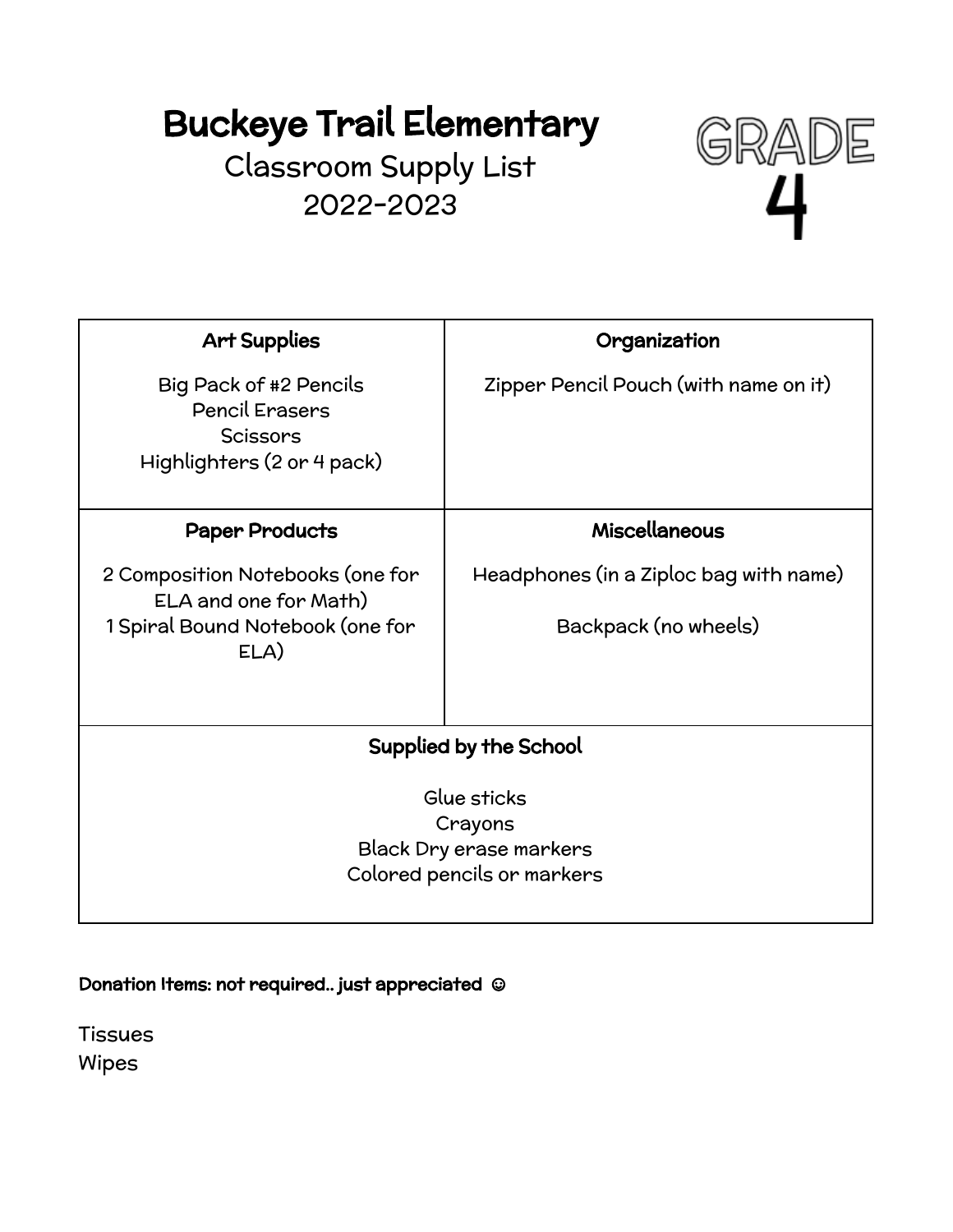Classroom Supply List 2022-2023



| <b>Art Supplies</b>                                                                                        | Organization                                             |
|------------------------------------------------------------------------------------------------------------|----------------------------------------------------------|
| #2 Pencils (not mechanical)<br>Highlighters 2/4 pack<br><b>Erasers</b><br>*No Pens                         | 4: 3-prong pocket folders<br>Large Trapper Keeper Binder |
| <b>Paper Products</b>                                                                                      | <b>Miscellaneous</b>                                     |
| 2 Composition notebooks (one for<br>ELA, and one for science)<br>2 Wide ruled spiral notebooks for<br>math | Headphones or earbuds                                    |

Donation Items: not required.. just appreciated **☺**

**Tissues** Clorox Wipes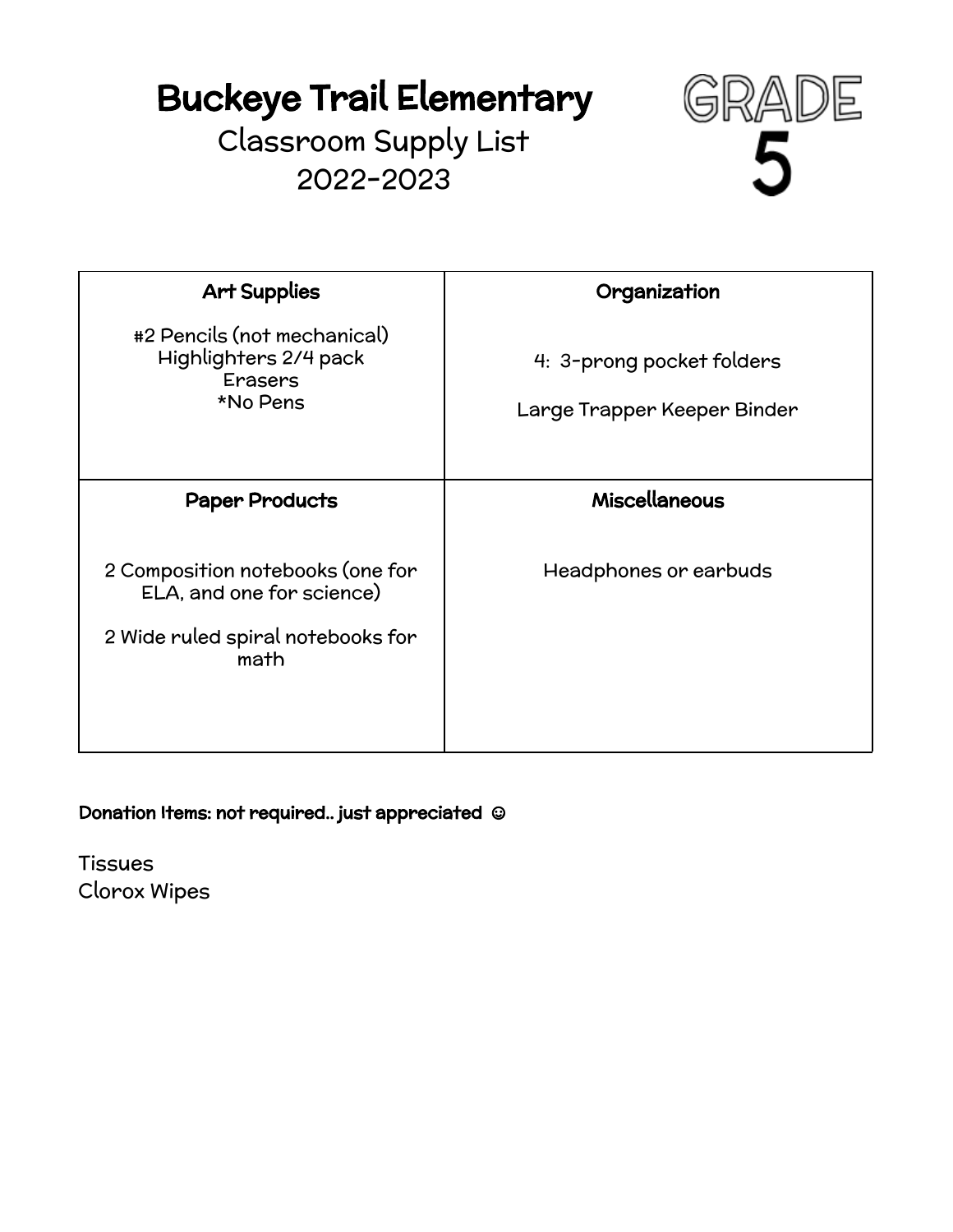## Buckeye Trail Middle School

Classroom Supply List 2022-2023



| <b>Art Supplies</b>                                                               | Organization                                                     |
|-----------------------------------------------------------------------------------|------------------------------------------------------------------|
| Colored pencils                                                                   | A sturdy trapper.                                                |
| #2 Pencils<br>Handheld pencil sharpener                                           | Pencil pouch or box.                                             |
| Scissors                                                                          | 5 folders with binder holes.                                     |
| Highlighters: pink, orange, yellow, green,<br>and blue.                           | 1 red (SS), 1 yellow (math), 2 blue (ELA),<br>1 green (science). |
|                                                                                   |                                                                  |
| <b>Paper Products</b>                                                             | <b>Miscellaneous</b>                                             |
| 1 yellow composition notebook (math).<br>1 blue/black composition notebook (ELA). | Headphones or earbuds                                            |
| These need to be 100 sheets/200 pages.                                            |                                                                  |
|                                                                                   |                                                                  |
| Supplied by the School                                                            |                                                                  |
| Pens - black and red ink                                                          |                                                                  |
| Glue bottle                                                                       |                                                                  |
| 3 pack of post-it notes                                                           |                                                                  |
| Dry erase markers                                                                 |                                                                  |
| Loose Leaf paper                                                                  |                                                                  |
| Dry erase board with coordinate plane                                             |                                                                  |
| ruler                                                                             |                                                                  |

Optional items: Refillable water bottle with screw on/closable lid. Tissues Clorox wipes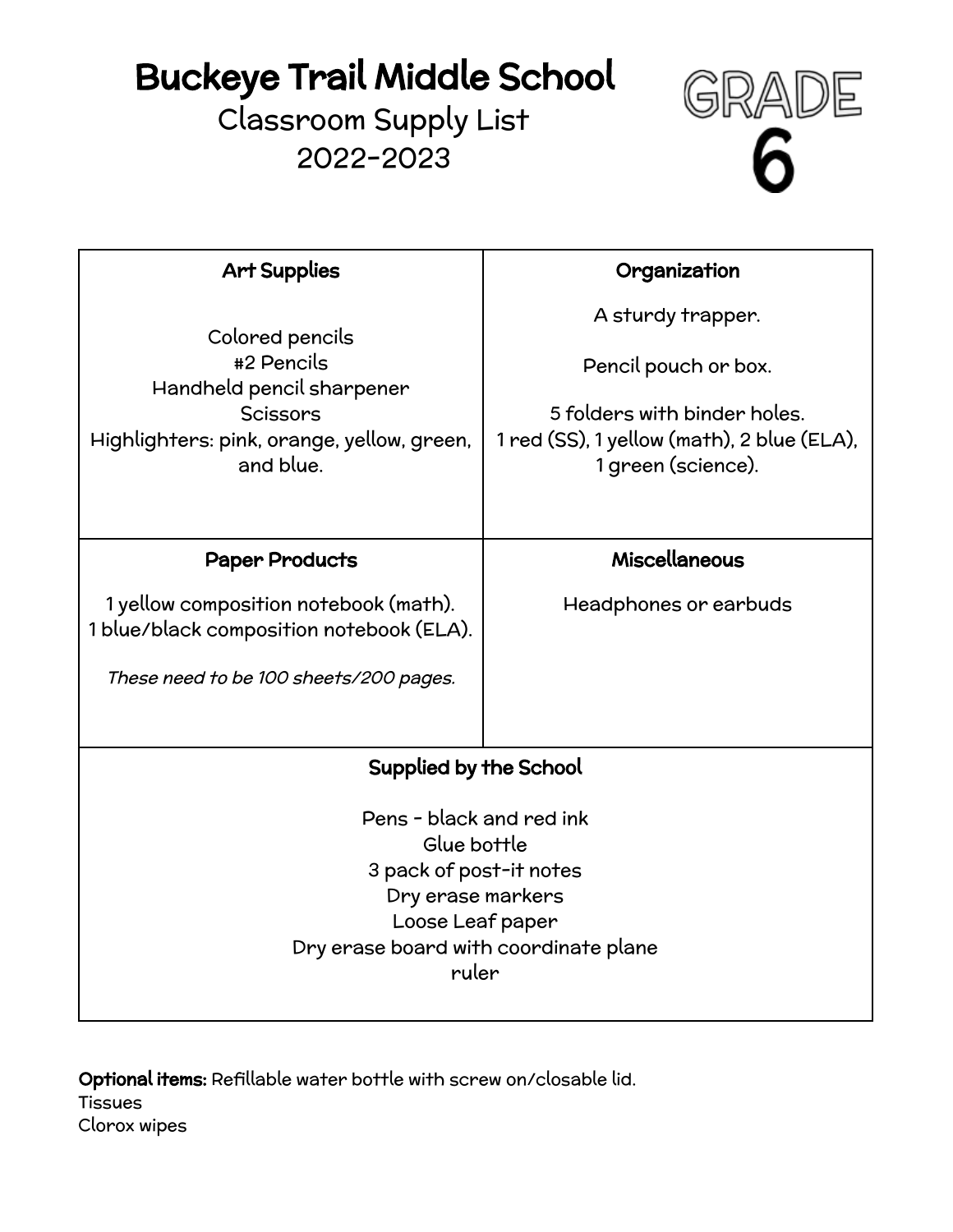# Buckeye Trail Middle School

Classroom Supply List 2022-2023



| <b>Art Supplies</b>                                                                                                                                   | Organization         |
|-------------------------------------------------------------------------------------------------------------------------------------------------------|----------------------|
| Pencils<br><b>Colored Pencils</b><br>Handheld Pencil Sharpener<br><b>Scissors</b><br>Glue Bottle<br>Highlighters (5 different colors)                 | Zipper Pencil Pouch  |
| <b>Paper Products</b>                                                                                                                                 | <b>Miscellaneous</b> |
| 2 Composition notebooks<br>(one for ELA, one for Math)                                                                                                | TI-30XIIS Calculator |
| <b>Supplied by the School</b>                                                                                                                         |                      |
| <b>Red Pen</b><br><b>Black Sharpie</b><br>Folders (green, yellow, blue, red)<br>Notebook Filler Paper<br><b>Black Dry Erase Markers &amp; Erasers</b> |                      |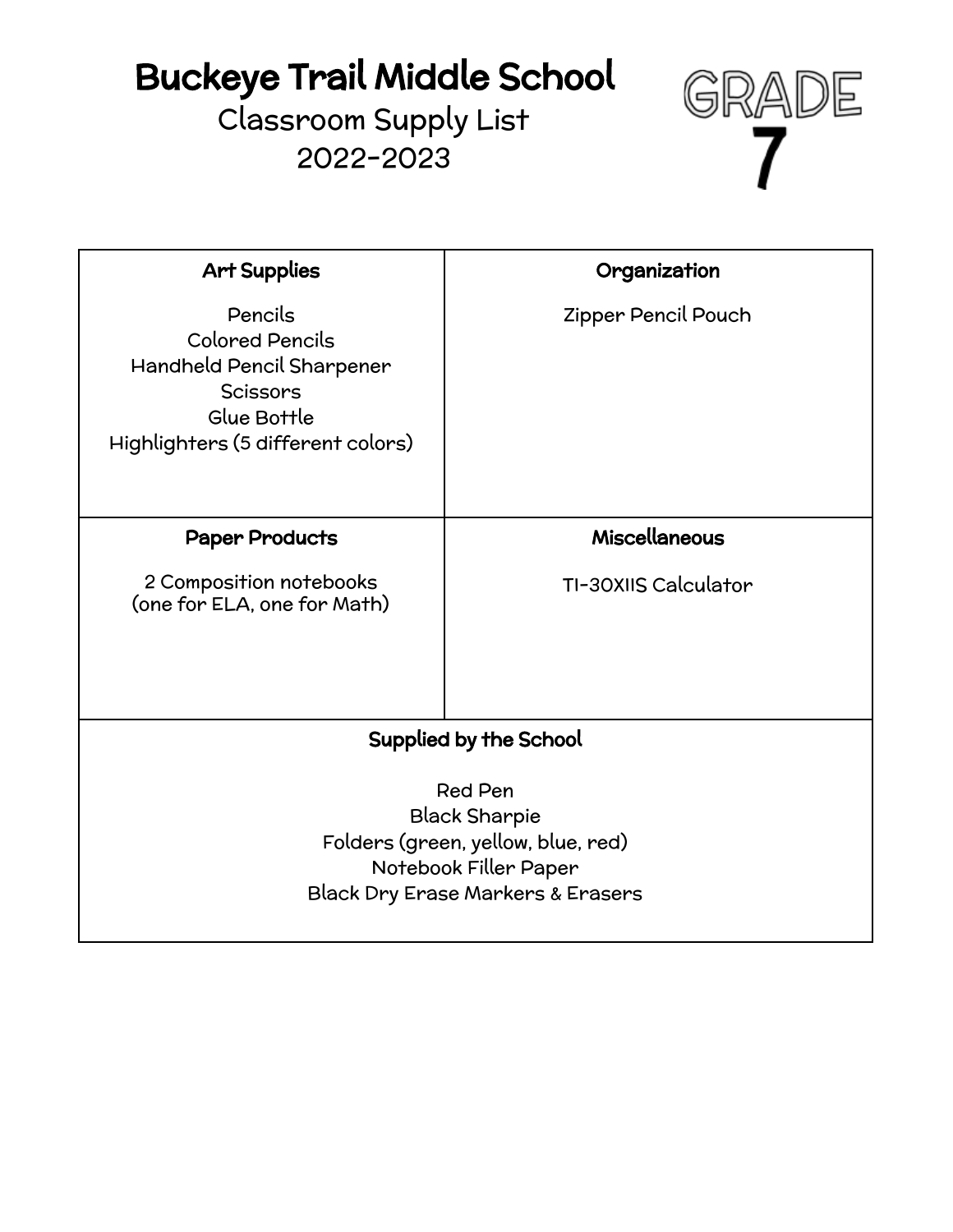# Buckeye Trail Middle School

Classroom Supply List 2022-2023



| <b>Art Supplies</b>                                                                                                                   | Organization        |
|---------------------------------------------------------------------------------------------------------------------------------------|---------------------|
| Pencils<br><b>Colored Pencils</b><br>Handheld Pencil Sharpener<br><b>Scissors</b><br>Glue Bottle<br>Highlighters (5 different colors) | Zipper Pencil Pouch |
| <b>Supplied by the School</b>                                                                                                         |                     |
| Folders (green, yellow, blue, red)<br>Notebook Filler Paper<br><b>Black Dry Erase Markers &amp; Erasers</b>                           |                     |